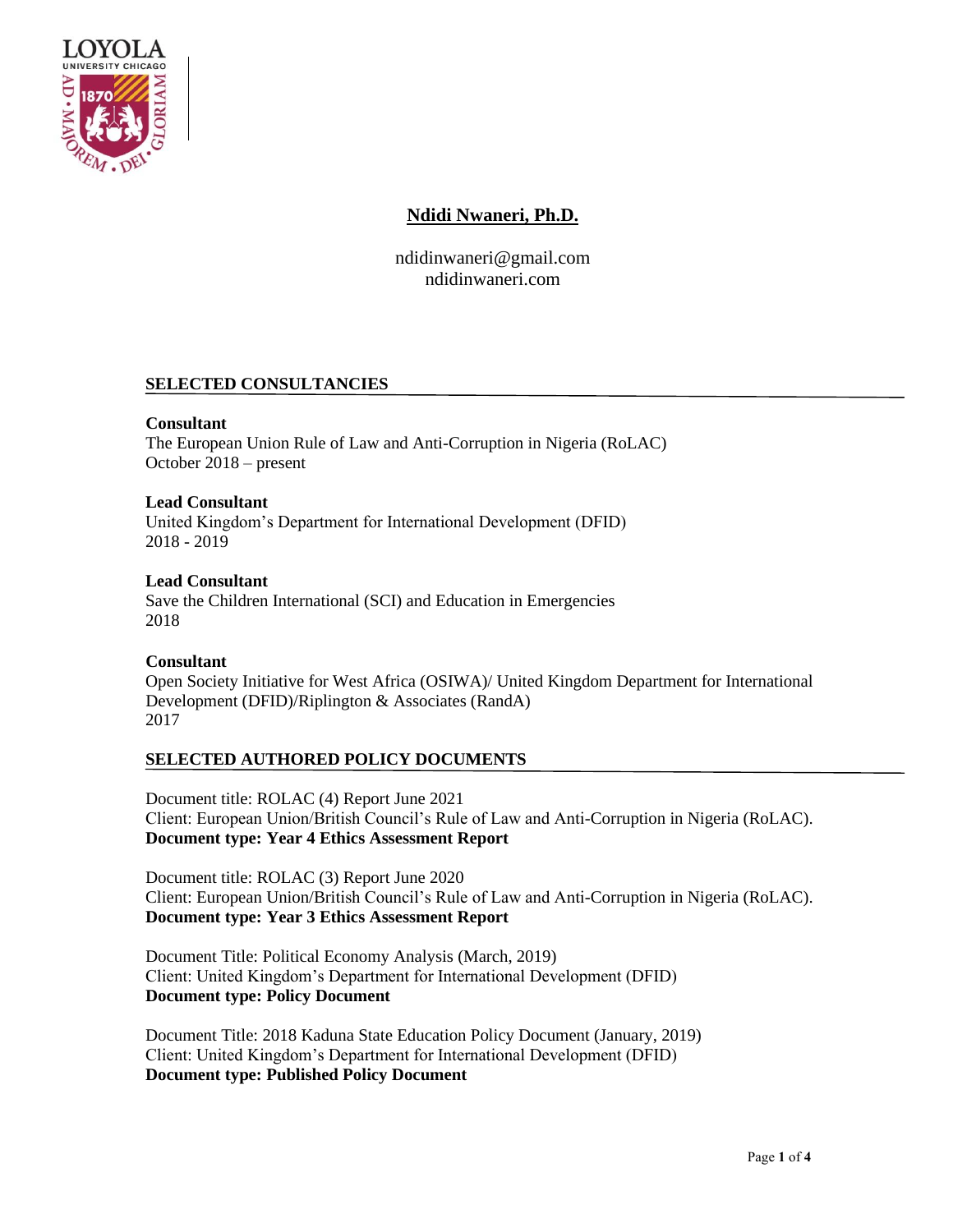Document title: ROLAC (2) Report. (October, 2018) Client: European Union/British Council Rule of Law and Anti-Corruption in Nigeria (RoLAC) Project

#### **Document type: Year 2 Ethics Assessment Report**

Document title: ROLAC (1) Report. (April, 2018) Client: European Union/British Council Rule of Law and Anti-Corruption in Nigeria (RoLAC) Project

#### **Document type: (Baseline) Ethics Assessment Report**

Document title: "Review of Legal Framework for the Protection of Education Institutions from Attack in Nigeria." (April, 2018) Client: Education in Emergencies Working Group Nigeria (EiEWGN) **Document type: Published Policy Research Document**

Document title: "Promoting Quality Civic Education in the Country" (November, 2017) Client: Open Society Initiative for West Africa (OSIWA)/United Kingdom Department for International Development (DFID)/Riplington & Associates (RandA). **Document type: Policy Research Document**

Document title: Summary Report of the Niger State Investment Summit 2017 – Outline document for - 2018 Niger State Investment Strategy. (August, 2017) Client: Niger State Government **Document type: Rapporteur's summary report** 

Document title: Who Is Doing What on Gender in Nigeria? (August 2011). Client: Heinrich Boll Stiftung (The Heinrich Boll Foundation) **Document type: Policy Analysis Document** 

## **SELECTED MEDIA PRESENCE**

- Permanent Panelist This Day Live Arise TV April, 2021 to present
- City Talks with Reuben Abati Chibok Girls: 7 Years After and the Way Forward
- The Mix: A Diversity Podcast-Black History Episode *"Capitalism and Systemic Oppression"* June, 2020
- The Mix: A Diversity Podcast- Black History Episode *"Global Justice and Black History"* February, 2021
- We FM, Abuja Nigeria March, 2020
- We FM, Abuja Nigeria March, 2018
- We FM, Abuja Nigeria August, 2017

## **ACADEMIC POSITIONS**

**Visiting Scholar, Department of Philosophy, Loyola University Chicago** January, 2021- May, 2022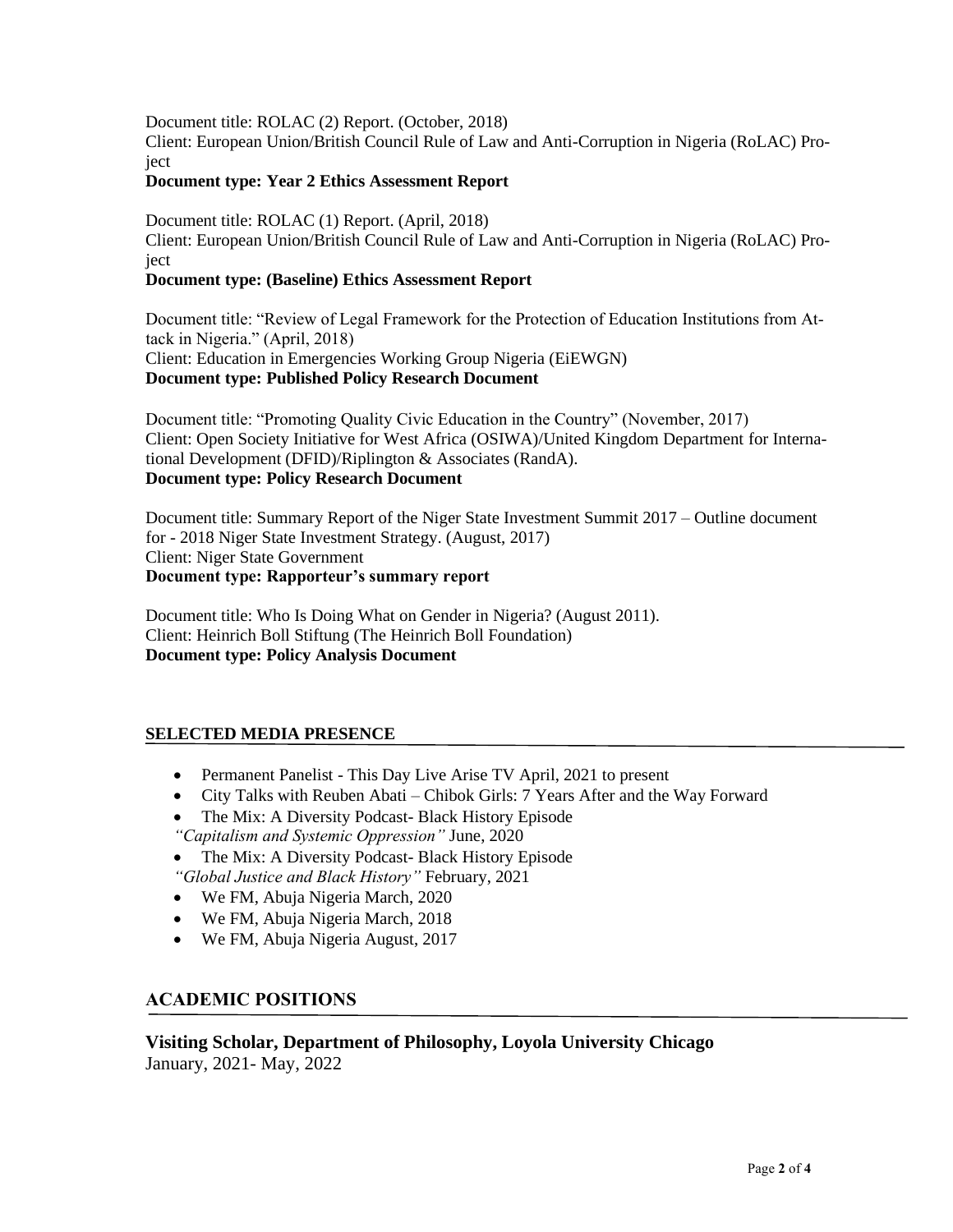# **Co-founder and Senior Research Fellow Ethics and Public Policy Laboratory (Ethics Lab) Catholic University of Central Africa Yaoundé, Cameroon**

August, 2018-present

## **EDUCATION**

Ph.D., Philosophy **Loyola University Chicago** M.A., Public Policy **The George Washington University, Washington, D.C.** B.Sc. Economics **Ahmadu Bello University, Zaria, Nigeria**

#### **CONFERENCE PRESENTATIONS**

**"The Collateral Damage of 'Smart' Sanctions in the Democratic Republic of the Congo: A Critique of the Humanitarian Impacts of an Incoherent Economic Sanctions Regime"** Paper Presented at the Sanctions and International Law and Politics Conference Coventry University and Graduate Institute Geneva December 9-10, 2021

#### **"Utility Through Care"**

Paper presented at the University Philosophy Conference on Global Health Justice, "Rethinking Global Health Justice in the Age of Pandemics" Blavatnik School of Government, Oxford University April 14-15, 2021.

#### **"The Impact of COVID 19 on Women's Socio-Economic Well Being (Nigeria)"**

Paper presented at the Commonwealth Parliamentary Association (CPA) African Region Secretariat Sensitization Virtual Workshop Gender & COVID-19: Country Response December 17-18, 2020.

#### **"Building Back Better: Towards A Disability Inclusive, Accessible and Sustainable Post Covid-19 World"**

Presentation For the 9th Network for The Advancement of People with Visible Disabilities (NAPVID) To commemorate the 2020 International Day for People with Disabilities. December 3, 2020

#### **"Global Justice and Global Catastrophic Risk: Between Error and Terror."**

Key-note paper presented at the Cambridge Conference on Catastrophic Risk Centre for the Study of Existential Risk, University of Cambridge November 17-18, 2020

#### **"Rape - Perceptions, Myths, Traditions and Stereotypes."**

Paper presented at the Africa and the New Dynamics of Sexual and Gender Based Violence Workshop. Emerge Women Foundation, Nigeria. July 15, 2020

#### **"Reimagining Our Humanity Post Pandemic."**

The 11th edition of the Wole Soyinka International Cultural Exchange (WSICE 2020). July 12, 2020